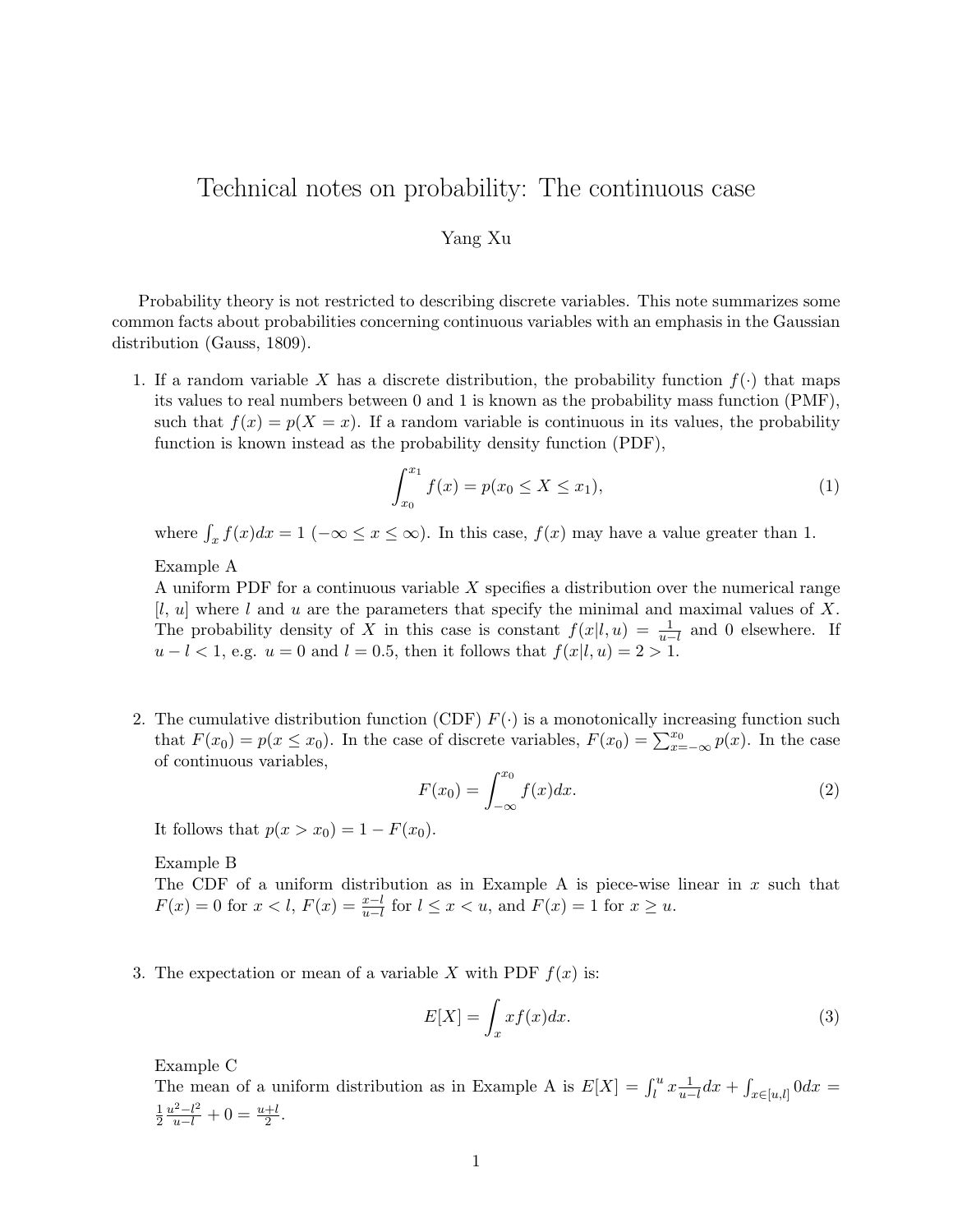4. The variance of a variable X with PDF  $f(x)$  is:

$$
Var(X) = E[(X - E[X])^{2}] = \int_{x} (x - E[X])^{2} f(x) dx.
$$
 (4)

Work this out yourself and show  $Var(X)$  for a uniform distribution as in Example A is  $\frac{(u-l)^2}{12}$ .

5. A commonly used PDF is the Gaussian distribution, also known as the normal distribution, with the form:

$$
f(x|\mu,\sigma) = \frac{1}{\sqrt{2\pi\sigma^2}} e^{-\frac{(x-\mu)^2}{2\sigma^2}},
$$
\n(5)

where  $\mu$  is the mean (center), and  $\sigma$  is the standard deviation (variance  $\frac{1}{2}$ , an indicator of average spread from the mean).

- 6. The area under a Gaussian PDF for the range  $[\mu + 2\sigma, \mu 2\sigma]$  covers about 95% of the total probability densities.
- 7. A standard normal distribution centers at 0 and has a standard deviation of 1:

$$
f(z) = \frac{1}{\sqrt{2\pi}} e^{-\frac{z^2}{2}},
$$
\n(6)

where Z takes the transformed value of X:  $z = \frac{x-\mu}{\sigma}$  $\frac{-\mu}{\sigma}$ , hence  $z = 2$  and  $z = -2$  corresponds to two standard deviations above and below the mean respectively.

8. Multiplication of two Gaussians renders a Gaussian distribution off by a normalizing constant:

$$
\mathcal{N}(x|\mu_u, \sigma_u)\mathcal{N}(x|\mu_v, \sigma_v) \propto \mathcal{N}(x|\mu_w, \sigma_w),\tag{7}
$$

where

$$
\mu_w = \frac{\mu_u \sigma_v^2 + \mu_v \sigma_u^2}{\sigma_u^2 + \sigma_v^2}; \sigma_w^2 = \frac{\sigma_u^2 \sigma_v^2}{\sigma_u^2 + \sigma_v^2}.
$$
\n(8)

Namely, the combined mean is a linear combination of (and hence lies between) the two individual means:

$$
\mu_w = w_u \mu_u + w_v \mu_v, \text{ where } w_u = \frac{\sigma_v^2}{\sigma_u^2 + \sigma_v^2} \text{ and } w_v = \frac{\sigma_u^2}{\sigma_u^2 + \sigma_v^2},\tag{9}
$$

and the combined variance is no greater than either of the individual variances:

$$
\sigma_w^2 = \frac{\sigma_v^2}{1 + \frac{\sigma_v^2}{\sigma_u^2}} \le \sigma_v^2 \text{ or } = \frac{\sigma_u^2}{\frac{\sigma_u^2}{\sigma_v^2} + 1} \le \sigma_u^2. \tag{10}
$$